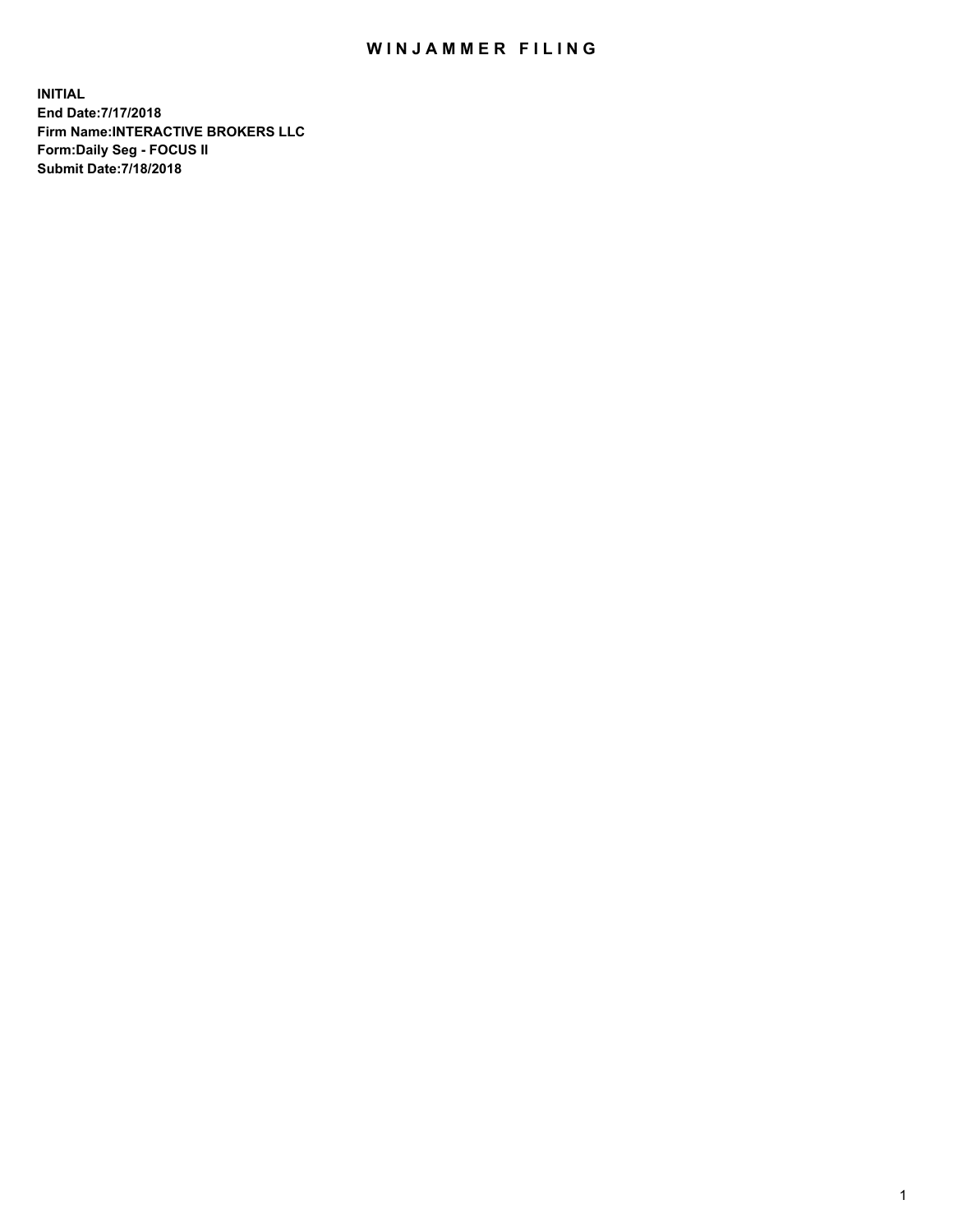**INITIAL End Date:7/17/2018 Firm Name:INTERACTIVE BROKERS LLC Form:Daily Seg - FOCUS II Submit Date:7/18/2018 Daily Segregation - Cover Page**

| Name of Company                                                                                                                                                                                                                                                                                                                | <b>INTERACTIVE BROKERS LLC</b>                                                  |
|--------------------------------------------------------------------------------------------------------------------------------------------------------------------------------------------------------------------------------------------------------------------------------------------------------------------------------|---------------------------------------------------------------------------------|
| <b>Contact Name</b>                                                                                                                                                                                                                                                                                                            | James Menicucci                                                                 |
| <b>Contact Phone Number</b>                                                                                                                                                                                                                                                                                                    | 203-618-8085                                                                    |
| <b>Contact Email Address</b>                                                                                                                                                                                                                                                                                                   | jmenicucci@interactivebrokers.c<br>om                                           |
| FCM's Customer Segregated Funds Residual Interest Target (choose one):<br>a. Minimum dollar amount: ; or<br>b. Minimum percentage of customer segregated funds required:% ; or<br>c. Dollar amount range between: and; or<br>d. Percentage range of customer segregated funds required between: % and %.                       | $\overline{\mathbf{0}}$<br>0<br>155,000,000 245,000,000<br>0 <sub>0</sub>       |
| FCM's Customer Secured Amount Funds Residual Interest Target (choose one):<br>a. Minimum dollar amount: ; or<br>b. Minimum percentage of customer secured funds required:%; or<br>c. Dollar amount range between: and; or<br>d. Percentage range of customer secured funds required between:% and%.                            | <u>0</u><br>$\overline{\mathbf{0}}$<br>80,000,000 120,000,000<br>0 <sub>0</sub> |
| FCM's Cleared Swaps Customer Collateral Residual Interest Target (choose one):<br>a. Minimum dollar amount: ; or<br>b. Minimum percentage of cleared swaps customer collateral required:% ; or<br>c. Dollar amount range between: and; or<br>d. Percentage range of cleared swaps customer collateral required between:% and%. | $\frac{0}{0}$<br>$\underline{0}$ $\underline{0}$<br>0 <sub>0</sub>              |

Attach supporting documents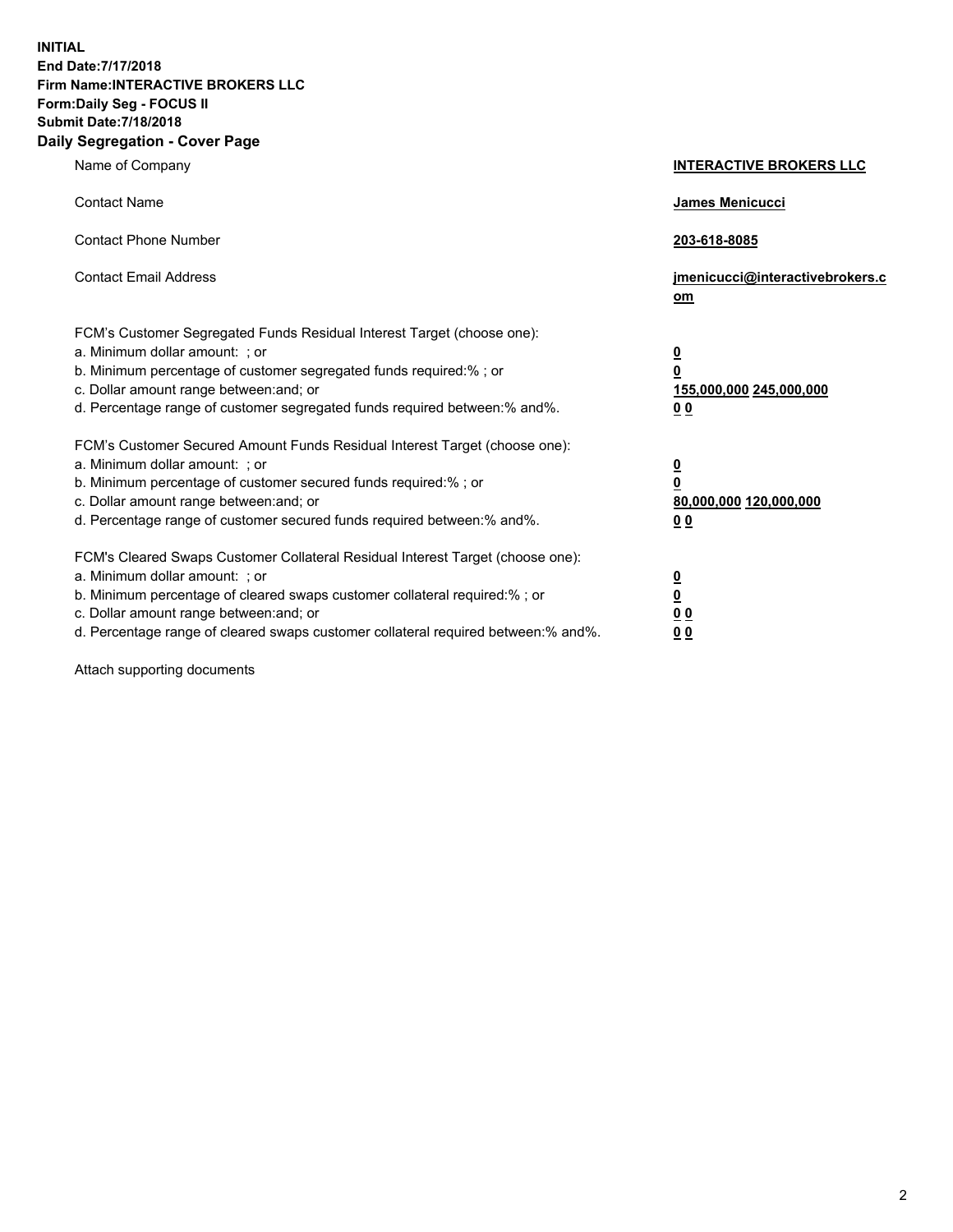## **INITIAL End Date:7/17/2018 Firm Name:INTERACTIVE BROKERS LLC Form:Daily Seg - FOCUS II Submit Date:7/18/2018 Daily Segregation - Secured Amounts**

| Daily Ocglegation - Occarea Anioants                                                      |                                                                                                                                                                                                                                                                                                                                                                                                                                                                                                                                                                                                                                                                                                                                                                                                                                                                                                                                                                                                                                                                                                                                                                                                                                                                                                                                                                                                                                                                                                                                                                                                                                                                                                                                                                                                                                                                                                                                                                                                                                                      |
|-------------------------------------------------------------------------------------------|------------------------------------------------------------------------------------------------------------------------------------------------------------------------------------------------------------------------------------------------------------------------------------------------------------------------------------------------------------------------------------------------------------------------------------------------------------------------------------------------------------------------------------------------------------------------------------------------------------------------------------------------------------------------------------------------------------------------------------------------------------------------------------------------------------------------------------------------------------------------------------------------------------------------------------------------------------------------------------------------------------------------------------------------------------------------------------------------------------------------------------------------------------------------------------------------------------------------------------------------------------------------------------------------------------------------------------------------------------------------------------------------------------------------------------------------------------------------------------------------------------------------------------------------------------------------------------------------------------------------------------------------------------------------------------------------------------------------------------------------------------------------------------------------------------------------------------------------------------------------------------------------------------------------------------------------------------------------------------------------------------------------------------------------------|
| Foreign Futures and Foreign Options Secured Amounts                                       |                                                                                                                                                                                                                                                                                                                                                                                                                                                                                                                                                                                                                                                                                                                                                                                                                                                                                                                                                                                                                                                                                                                                                                                                                                                                                                                                                                                                                                                                                                                                                                                                                                                                                                                                                                                                                                                                                                                                                                                                                                                      |
| Amount required to be set aside pursuant to law, rule or regulation of a foreign          | $0$ [7305]                                                                                                                                                                                                                                                                                                                                                                                                                                                                                                                                                                                                                                                                                                                                                                                                                                                                                                                                                                                                                                                                                                                                                                                                                                                                                                                                                                                                                                                                                                                                                                                                                                                                                                                                                                                                                                                                                                                                                                                                                                           |
| government or a rule of a self-regulatory organization authorized thereunder              |                                                                                                                                                                                                                                                                                                                                                                                                                                                                                                                                                                                                                                                                                                                                                                                                                                                                                                                                                                                                                                                                                                                                                                                                                                                                                                                                                                                                                                                                                                                                                                                                                                                                                                                                                                                                                                                                                                                                                                                                                                                      |
| Net ledger balance - Foreign Futures and Foreign Option Trading - All Customers           |                                                                                                                                                                                                                                                                                                                                                                                                                                                                                                                                                                                                                                                                                                                                                                                                                                                                                                                                                                                                                                                                                                                                                                                                                                                                                                                                                                                                                                                                                                                                                                                                                                                                                                                                                                                                                                                                                                                                                                                                                                                      |
| A. Cash                                                                                   | 446,543,236 [7315]                                                                                                                                                                                                                                                                                                                                                                                                                                                                                                                                                                                                                                                                                                                                                                                                                                                                                                                                                                                                                                                                                                                                                                                                                                                                                                                                                                                                                                                                                                                                                                                                                                                                                                                                                                                                                                                                                                                                                                                                                                   |
| B. Securities (at market)                                                                 | $0$ [7317]                                                                                                                                                                                                                                                                                                                                                                                                                                                                                                                                                                                                                                                                                                                                                                                                                                                                                                                                                                                                                                                                                                                                                                                                                                                                                                                                                                                                                                                                                                                                                                                                                                                                                                                                                                                                                                                                                                                                                                                                                                           |
| Net unrealized profit (loss) in open futures contracts traded on a foreign board of trade | -15,037,639 [7325]                                                                                                                                                                                                                                                                                                                                                                                                                                                                                                                                                                                                                                                                                                                                                                                                                                                                                                                                                                                                                                                                                                                                                                                                                                                                                                                                                                                                                                                                                                                                                                                                                                                                                                                                                                                                                                                                                                                                                                                                                                   |
| Exchange traded options                                                                   |                                                                                                                                                                                                                                                                                                                                                                                                                                                                                                                                                                                                                                                                                                                                                                                                                                                                                                                                                                                                                                                                                                                                                                                                                                                                                                                                                                                                                                                                                                                                                                                                                                                                                                                                                                                                                                                                                                                                                                                                                                                      |
|                                                                                           | 364,551 [7335]                                                                                                                                                                                                                                                                                                                                                                                                                                                                                                                                                                                                                                                                                                                                                                                                                                                                                                                                                                                                                                                                                                                                                                                                                                                                                                                                                                                                                                                                                                                                                                                                                                                                                                                                                                                                                                                                                                                                                                                                                                       |
|                                                                                           | -53,976 [7337]                                                                                                                                                                                                                                                                                                                                                                                                                                                                                                                                                                                                                                                                                                                                                                                                                                                                                                                                                                                                                                                                                                                                                                                                                                                                                                                                                                                                                                                                                                                                                                                                                                                                                                                                                                                                                                                                                                                                                                                                                                       |
|                                                                                           | 431,816,172 [7345]                                                                                                                                                                                                                                                                                                                                                                                                                                                                                                                                                                                                                                                                                                                                                                                                                                                                                                                                                                                                                                                                                                                                                                                                                                                                                                                                                                                                                                                                                                                                                                                                                                                                                                                                                                                                                                                                                                                                                                                                                                   |
|                                                                                           | 3,063 [7351]                                                                                                                                                                                                                                                                                                                                                                                                                                                                                                                                                                                                                                                                                                                                                                                                                                                                                                                                                                                                                                                                                                                                                                                                                                                                                                                                                                                                                                                                                                                                                                                                                                                                                                                                                                                                                                                                                                                                                                                                                                         |
|                                                                                           | 0 [7352] 3,063 [7354]                                                                                                                                                                                                                                                                                                                                                                                                                                                                                                                                                                                                                                                                                                                                                                                                                                                                                                                                                                                                                                                                                                                                                                                                                                                                                                                                                                                                                                                                                                                                                                                                                                                                                                                                                                                                                                                                                                                                                                                                                                |
|                                                                                           | 431,819,235 [7355]                                                                                                                                                                                                                                                                                                                                                                                                                                                                                                                                                                                                                                                                                                                                                                                                                                                                                                                                                                                                                                                                                                                                                                                                                                                                                                                                                                                                                                                                                                                                                                                                                                                                                                                                                                                                                                                                                                                                                                                                                                   |
|                                                                                           |                                                                                                                                                                                                                                                                                                                                                                                                                                                                                                                                                                                                                                                                                                                                                                                                                                                                                                                                                                                                                                                                                                                                                                                                                                                                                                                                                                                                                                                                                                                                                                                                                                                                                                                                                                                                                                                                                                                                                                                                                                                      |
|                                                                                           | 431,819,235 [7360]                                                                                                                                                                                                                                                                                                                                                                                                                                                                                                                                                                                                                                                                                                                                                                                                                                                                                                                                                                                                                                                                                                                                                                                                                                                                                                                                                                                                                                                                                                                                                                                                                                                                                                                                                                                                                                                                                                                                                                                                                                   |
| 6.                                                                                        |                                                                                                                                                                                                                                                                                                                                                                                                                                                                                                                                                                                                                                                                                                                                                                                                                                                                                                                                                                                                                                                                                                                                                                                                                                                                                                                                                                                                                                                                                                                                                                                                                                                                                                                                                                                                                                                                                                                                                                                                                                                      |
|                                                                                           |                                                                                                                                                                                                                                                                                                                                                                                                                                                                                                                                                                                                                                                                                                                                                                                                                                                                                                                                                                                                                                                                                                                                                                                                                                                                                                                                                                                                                                                                                                                                                                                                                                                                                                                                                                                                                                                                                                                                                                                                                                                      |
|                                                                                           |                                                                                                                                                                                                                                                                                                                                                                                                                                                                                                                                                                                                                                                                                                                                                                                                                                                                                                                                                                                                                                                                                                                                                                                                                                                                                                                                                                                                                                                                                                                                                                                                                                                                                                                                                                                                                                                                                                                                                                                                                                                      |
|                                                                                           | 87,656,887 [7500]                                                                                                                                                                                                                                                                                                                                                                                                                                                                                                                                                                                                                                                                                                                                                                                                                                                                                                                                                                                                                                                                                                                                                                                                                                                                                                                                                                                                                                                                                                                                                                                                                                                                                                                                                                                                                                                                                                                                                                                                                                    |
|                                                                                           | 0 [7520] 87,656,887 [7530]                                                                                                                                                                                                                                                                                                                                                                                                                                                                                                                                                                                                                                                                                                                                                                                                                                                                                                                                                                                                                                                                                                                                                                                                                                                                                                                                                                                                                                                                                                                                                                                                                                                                                                                                                                                                                                                                                                                                                                                                                           |
|                                                                                           |                                                                                                                                                                                                                                                                                                                                                                                                                                                                                                                                                                                                                                                                                                                                                                                                                                                                                                                                                                                                                                                                                                                                                                                                                                                                                                                                                                                                                                                                                                                                                                                                                                                                                                                                                                                                                                                                                                                                                                                                                                                      |
|                                                                                           | 371,789,302 [7540]                                                                                                                                                                                                                                                                                                                                                                                                                                                                                                                                                                                                                                                                                                                                                                                                                                                                                                                                                                                                                                                                                                                                                                                                                                                                                                                                                                                                                                                                                                                                                                                                                                                                                                                                                                                                                                                                                                                                                                                                                                   |
|                                                                                           | 0 [7560] 371,789,302 [7570]                                                                                                                                                                                                                                                                                                                                                                                                                                                                                                                                                                                                                                                                                                                                                                                                                                                                                                                                                                                                                                                                                                                                                                                                                                                                                                                                                                                                                                                                                                                                                                                                                                                                                                                                                                                                                                                                                                                                                                                                                          |
|                                                                                           |                                                                                                                                                                                                                                                                                                                                                                                                                                                                                                                                                                                                                                                                                                                                                                                                                                                                                                                                                                                                                                                                                                                                                                                                                                                                                                                                                                                                                                                                                                                                                                                                                                                                                                                                                                                                                                                                                                                                                                                                                                                      |
|                                                                                           | $0$ [7580]                                                                                                                                                                                                                                                                                                                                                                                                                                                                                                                                                                                                                                                                                                                                                                                                                                                                                                                                                                                                                                                                                                                                                                                                                                                                                                                                                                                                                                                                                                                                                                                                                                                                                                                                                                                                                                                                                                                                                                                                                                           |
|                                                                                           | $0$ [7590]                                                                                                                                                                                                                                                                                                                                                                                                                                                                                                                                                                                                                                                                                                                                                                                                                                                                                                                                                                                                                                                                                                                                                                                                                                                                                                                                                                                                                                                                                                                                                                                                                                                                                                                                                                                                                                                                                                                                                                                                                                           |
|                                                                                           | $0$ [7600]                                                                                                                                                                                                                                                                                                                                                                                                                                                                                                                                                                                                                                                                                                                                                                                                                                                                                                                                                                                                                                                                                                                                                                                                                                                                                                                                                                                                                                                                                                                                                                                                                                                                                                                                                                                                                                                                                                                                                                                                                                           |
|                                                                                           | $0$ [7610]                                                                                                                                                                                                                                                                                                                                                                                                                                                                                                                                                                                                                                                                                                                                                                                                                                                                                                                                                                                                                                                                                                                                                                                                                                                                                                                                                                                                                                                                                                                                                                                                                                                                                                                                                                                                                                                                                                                                                                                                                                           |
|                                                                                           | 0 [7615] 0 [7620]                                                                                                                                                                                                                                                                                                                                                                                                                                                                                                                                                                                                                                                                                                                                                                                                                                                                                                                                                                                                                                                                                                                                                                                                                                                                                                                                                                                                                                                                                                                                                                                                                                                                                                                                                                                                                                                                                                                                                                                                                                    |
|                                                                                           |                                                                                                                                                                                                                                                                                                                                                                                                                                                                                                                                                                                                                                                                                                                                                                                                                                                                                                                                                                                                                                                                                                                                                                                                                                                                                                                                                                                                                                                                                                                                                                                                                                                                                                                                                                                                                                                                                                                                                                                                                                                      |
|                                                                                           | $0$ [7640]                                                                                                                                                                                                                                                                                                                                                                                                                                                                                                                                                                                                                                                                                                                                                                                                                                                                                                                                                                                                                                                                                                                                                                                                                                                                                                                                                                                                                                                                                                                                                                                                                                                                                                                                                                                                                                                                                                                                                                                                                                           |
|                                                                                           | $0$ [7650]                                                                                                                                                                                                                                                                                                                                                                                                                                                                                                                                                                                                                                                                                                                                                                                                                                                                                                                                                                                                                                                                                                                                                                                                                                                                                                                                                                                                                                                                                                                                                                                                                                                                                                                                                                                                                                                                                                                                                                                                                                           |
|                                                                                           | $0$ [7660]                                                                                                                                                                                                                                                                                                                                                                                                                                                                                                                                                                                                                                                                                                                                                                                                                                                                                                                                                                                                                                                                                                                                                                                                                                                                                                                                                                                                                                                                                                                                                                                                                                                                                                                                                                                                                                                                                                                                                                                                                                           |
|                                                                                           | $0$ [7670]                                                                                                                                                                                                                                                                                                                                                                                                                                                                                                                                                                                                                                                                                                                                                                                                                                                                                                                                                                                                                                                                                                                                                                                                                                                                                                                                                                                                                                                                                                                                                                                                                                                                                                                                                                                                                                                                                                                                                                                                                                           |
|                                                                                           | 0 [7675] 0 [7680]                                                                                                                                                                                                                                                                                                                                                                                                                                                                                                                                                                                                                                                                                                                                                                                                                                                                                                                                                                                                                                                                                                                                                                                                                                                                                                                                                                                                                                                                                                                                                                                                                                                                                                                                                                                                                                                                                                                                                                                                                                    |
|                                                                                           |                                                                                                                                                                                                                                                                                                                                                                                                                                                                                                                                                                                                                                                                                                                                                                                                                                                                                                                                                                                                                                                                                                                                                                                                                                                                                                                                                                                                                                                                                                                                                                                                                                                                                                                                                                                                                                                                                                                                                                                                                                                      |
|                                                                                           | 104,325,758 [7700]                                                                                                                                                                                                                                                                                                                                                                                                                                                                                                                                                                                                                                                                                                                                                                                                                                                                                                                                                                                                                                                                                                                                                                                                                                                                                                                                                                                                                                                                                                                                                                                                                                                                                                                                                                                                                                                                                                                                                                                                                                   |
|                                                                                           | $0$ [7710]                                                                                                                                                                                                                                                                                                                                                                                                                                                                                                                                                                                                                                                                                                                                                                                                                                                                                                                                                                                                                                                                                                                                                                                                                                                                                                                                                                                                                                                                                                                                                                                                                                                                                                                                                                                                                                                                                                                                                                                                                                           |
|                                                                                           | -10,254,247 [7720]                                                                                                                                                                                                                                                                                                                                                                                                                                                                                                                                                                                                                                                                                                                                                                                                                                                                                                                                                                                                                                                                                                                                                                                                                                                                                                                                                                                                                                                                                                                                                                                                                                                                                                                                                                                                                                                                                                                                                                                                                                   |
|                                                                                           | 364,551 [7730]                                                                                                                                                                                                                                                                                                                                                                                                                                                                                                                                                                                                                                                                                                                                                                                                                                                                                                                                                                                                                                                                                                                                                                                                                                                                                                                                                                                                                                                                                                                                                                                                                                                                                                                                                                                                                                                                                                                                                                                                                                       |
|                                                                                           | -53,976 [7735] 94,382,086 [7740]                                                                                                                                                                                                                                                                                                                                                                                                                                                                                                                                                                                                                                                                                                                                                                                                                                                                                                                                                                                                                                                                                                                                                                                                                                                                                                                                                                                                                                                                                                                                                                                                                                                                                                                                                                                                                                                                                                                                                                                                                     |
|                                                                                           | 0 [7760]                                                                                                                                                                                                                                                                                                                                                                                                                                                                                                                                                                                                                                                                                                                                                                                                                                                                                                                                                                                                                                                                                                                                                                                                                                                                                                                                                                                                                                                                                                                                                                                                                                                                                                                                                                                                                                                                                                                                                                                                                                             |
|                                                                                           | $0$ [7765]                                                                                                                                                                                                                                                                                                                                                                                                                                                                                                                                                                                                                                                                                                                                                                                                                                                                                                                                                                                                                                                                                                                                                                                                                                                                                                                                                                                                                                                                                                                                                                                                                                                                                                                                                                                                                                                                                                                                                                                                                                           |
|                                                                                           | 553,828,275 [7770]                                                                                                                                                                                                                                                                                                                                                                                                                                                                                                                                                                                                                                                                                                                                                                                                                                                                                                                                                                                                                                                                                                                                                                                                                                                                                                                                                                                                                                                                                                                                                                                                                                                                                                                                                                                                                                                                                                                                                                                                                                   |
|                                                                                           | 122,009,040 [7380]                                                                                                                                                                                                                                                                                                                                                                                                                                                                                                                                                                                                                                                                                                                                                                                                                                                                                                                                                                                                                                                                                                                                                                                                                                                                                                                                                                                                                                                                                                                                                                                                                                                                                                                                                                                                                                                                                                                                                                                                                                   |
|                                                                                           |                                                                                                                                                                                                                                                                                                                                                                                                                                                                                                                                                                                                                                                                                                                                                                                                                                                                                                                                                                                                                                                                                                                                                                                                                                                                                                                                                                                                                                                                                                                                                                                                                                                                                                                                                                                                                                                                                                                                                                                                                                                      |
|                                                                                           | 80,000,000 [7780]                                                                                                                                                                                                                                                                                                                                                                                                                                                                                                                                                                                                                                                                                                                                                                                                                                                                                                                                                                                                                                                                                                                                                                                                                                                                                                                                                                                                                                                                                                                                                                                                                                                                                                                                                                                                                                                                                                                                                                                                                                    |
|                                                                                           | 42,009,040 [7785]                                                                                                                                                                                                                                                                                                                                                                                                                                                                                                                                                                                                                                                                                                                                                                                                                                                                                                                                                                                                                                                                                                                                                                                                                                                                                                                                                                                                                                                                                                                                                                                                                                                                                                                                                                                                                                                                                                                                                                                                                                    |
|                                                                                           | a. Market value of open option contracts purchased on a foreign board of trade<br>b. Market value of open contracts granted (sold) on a foreign board of trade<br>Net equity (deficit) (add lines 1.2. and 3.)<br>Account liquidating to a deficit and account with a debit balances - gross amount<br>Less: amount offset by customer owned securities<br>Amount required to be set aside as the secured amount - Net Liquidating Equity<br>Method (add lines 4 and 5)<br>Greater of amount required to be set aside pursuant to foreign jurisdiction (above) or line<br>FUNDS DEPOSITED IN SEPARATE REGULATION 30.7 ACCOUNTS<br>Cash in banks<br>A. Banks located in the United States<br>B. Other banks qualified under Regulation 30.7<br>Securities<br>A. In safekeeping with banks located in the United States<br>B. In safekeeping with other banks qualified under Regulation 30.7<br>Equities with registered futures commission merchants<br>A. Cash<br><b>B.</b> Securities<br>C. Unrealized gain (loss) on open futures contracts<br>D. Value of long option contracts<br>E. Value of short option contracts<br>Amounts held by clearing organizations of foreign boards of trade<br>A. Cash<br><b>B.</b> Securities<br>C. Amount due to (from) clearing organization - daily variation<br>D. Value of long option contracts<br>E. Value of short option contracts<br>Amounts held by members of foreign boards of trade<br>A. Cash<br><b>B.</b> Securities<br>C. Unrealized gain (loss) on open futures contracts<br>D. Value of long option contracts<br>E. Value of short option contracts<br>Amounts with other depositories designated by a foreign board of trade<br>Segregated funds on hand<br>Total funds in separate section 30.7 accounts<br>Excess (deficiency) Set Aside for Secured Amount (subtract line 7 Secured Statement<br>Page 1 from Line 8)<br>Management Target Amount for Excess funds in separate section 30.7 accounts<br>Excess (deficiency) funds in separate 30.7 accounts over (under) Management Target |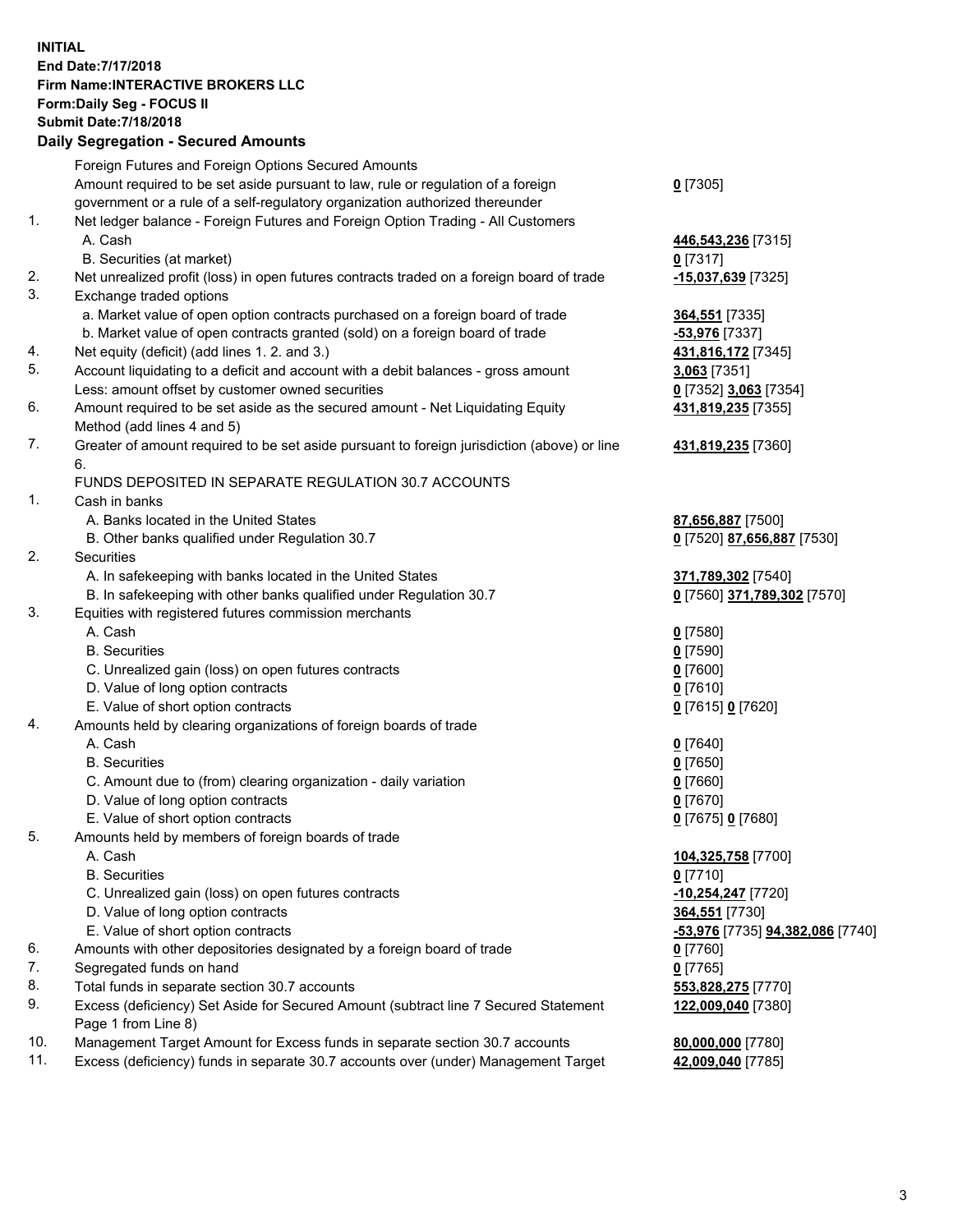**INITIAL End Date:7/17/2018 Firm Name:INTERACTIVE BROKERS LLC Form:Daily Seg - FOCUS II Submit Date:7/18/2018 Daily Segregation - Segregation Statement** SEGREGATION REQUIREMENTS(Section 4d(2) of the CEAct) 1. Net ledger balance A. Cash **3,975,627,969** [7010] B. Securities (at market) **0** [7020] 2. Net unrealized profit (loss) in open futures contracts traded on a contract market **-18,967,547** [7030] 3. Exchange traded options A. Add market value of open option contracts purchased on a contract market **209,713,608** [7032] B. Deduct market value of open option contracts granted (sold) on a contract market **-200,699,779** [7033] 4. Net equity (deficit) (add lines 1, 2 and 3) **3,965,674,251** [7040] 5. Accounts liquidating to a deficit and accounts with debit balances - gross amount **165,531** [7045] Less: amount offset by customer securities **0** [7047] **165,531** [7050] 6. Amount required to be segregated (add lines 4 and 5) **3,965,839,782** [7060] FUNDS IN SEGREGATED ACCOUNTS 7. Deposited in segregated funds bank accounts A. Cash **899,340,968** [7070] B. Securities representing investments of customers' funds (at market) **2,100,324,995** [7080] C. Securities held for particular customers or option customers in lieu of cash (at market) **0** [7090] 8. Margins on deposit with derivatives clearing organizations of contract markets A. Cash **24,030,547** [7100] B. Securities representing investments of customers' funds (at market) **1,156,453,024** [7110] C. Securities held for particular customers or option customers in lieu of cash (at market) **0** [7120] 9. Net settlement from (to) derivatives clearing organizations of contract markets **-11,647,377** [7130] 10. Exchange traded options A. Value of open long option contracts **209,698,417** [7132] B. Value of open short option contracts **-200,704,121** [7133] 11. Net equities with other FCMs A. Net liquidating equity **0** [7140] B. Securities representing investments of customers' funds (at market) **0** [7160] C. Securities held for particular customers or option customers in lieu of cash (at market) **0** [7170] 12. Segregated funds on hand **0** [7150] 13. Total amount in segregation (add lines 7 through 12) **4,177,496,453** [7180] 14. Excess (deficiency) funds in segregation (subtract line 6 from line 13) **211,656,671** [7190] 15. Management Target Amount for Excess funds in segregation **155,000,000** [7194]

16. Excess (deficiency) funds in segregation over (under) Management Target Amount Excess

**56,656,671** [7198]